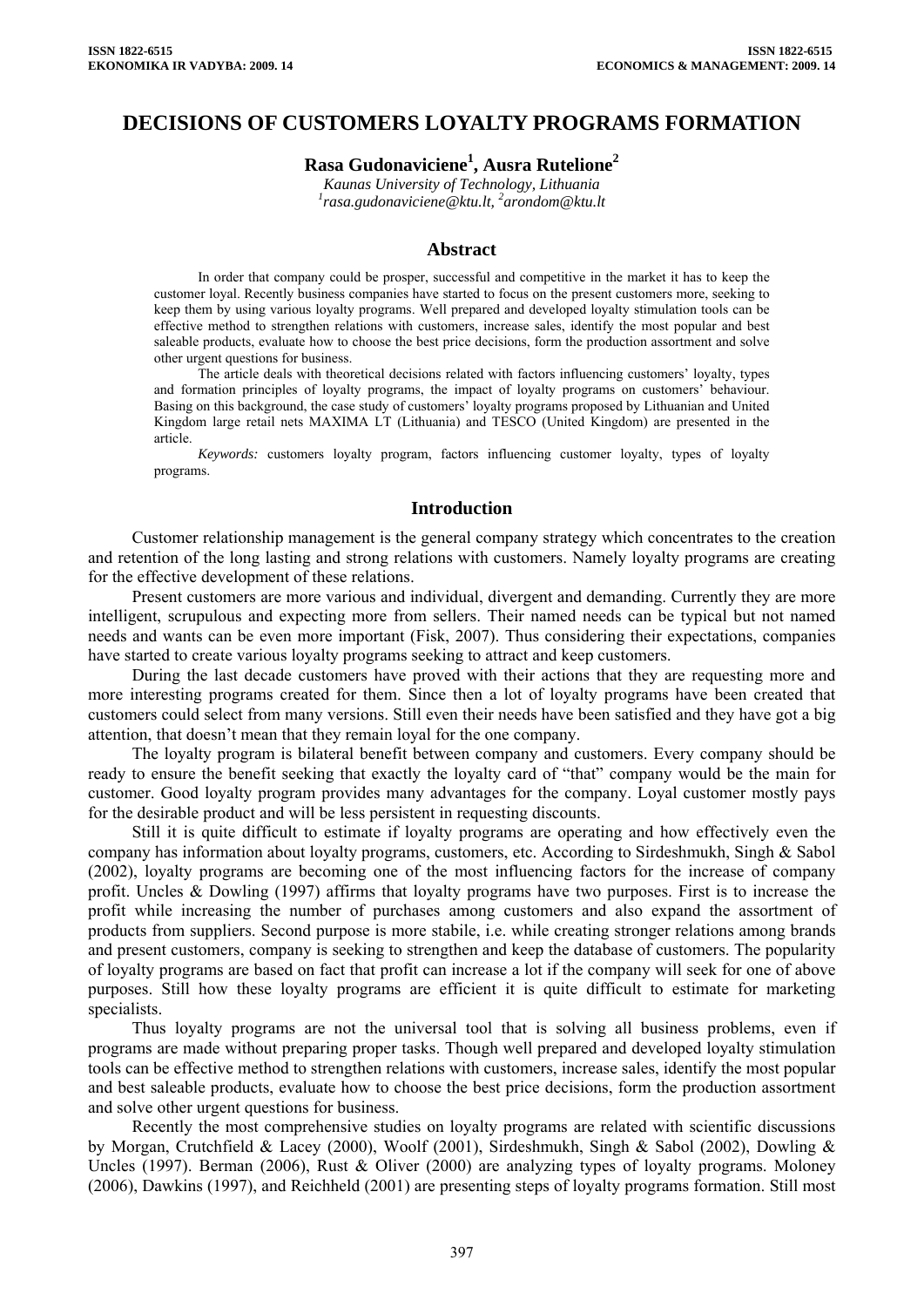of authors don't have the united opinion regarding number of loyalty programs types and that leads to different stages of loyalty programs formation, development and control.

Thus the problem is related with the need to generalize customers' loyalty programs formation purposes, types of loyalty programs, stages of loyalty programs implementation, development and control that are excluded in scientific literature and, basing on the literature review, analyze particular loyalty programs in cases of biggest retailing nets in Lithuania (MAXIMA LT) and TESCO (United Kingdom). That let to evaluate the progress of both retailing nets in loyalty programs development context.

*The purpose of the article* is basing on the generalization of loyalty programs types, stages of implementation and control, to fulfill the comparable analysis of customers' loyalty programs proposed by Lithuanian and United Kingdom large retail nets.

*Research methods* used in the article: systemic and comparable analysis of scientific literature, case analysis.

## **Literature review**

## *Purposes of loyalty programs formation*

Frequently customers purchase products because they know them well and therefore save the time and energy. These customers are not against other products and acting like that because of inertia. The difference between loyal customer and inertia is the level of customer involvement. In real loyalty case the high involvement level is typical for customer and he or she will choose only particular product.

Seeking to induce customers to choose the particular product, companies are offering discounts, stimulations. Loyalty programs are creating that let for emprise to group customers according to loyalty level. Loyalty programs are mostly created according to raised purposes. These purposes can be various, mostly they are: (1) to attract as many as possible customers; (2) keep the closer connection with customers and (3) increase the profit of the company.

Moloney (2006) propose to exclude purposes according to their stability criteria:

Operative/ changing purposes i.e. (1) increase the profit while raising levels of customers' purchase or products consumption, and (2) expand categories of offering products from suppliers.

Stabile purposes i.e. (1) develop the stronger and closer connection between products and customers, (2) help to develop and control customers' database usefully.

Later then company will implementing loyalty programs, these purposes can change. Popularity of loyalty programs, the distribution among customers, rendering of advantages for customers are influencing purposes as well.

Also additional purposes are excluding in loyalty programs formation, which later let to develop and control loyalty programs, i.e., further cross sale, development of databases, help in developing additional trade connections, creating and improving public relations politic of the company, create friendly relations with other companies and association of them for the general aim.

According to Long & Schiffman (2005) it is easier for the company to estimate the particular loyalty program type then purposes of these programs have evaluated.

## *Types of loyalty programs*

Dowling, Uncles (1997) have excluded 4 types of loyalty programs that let to define principles of loyalty programs working: (1) discounts, (2) stimulation, (3) nearness, (4) association, the constant maintenance of connections.

Later Debelak (2005) have refilled with two more types and have composed the typology of almost all loyalty programs:

- Evaluation provide more products and services than they are expecting;
- Reward give awards, not linked with company products or services, to customers;
- Partnership let to choose the award from other possible companies;
- Discounts present money for customers when they purchase more;
- Cooperation create the long lasting relationships with customers basing on mutual benefit;
- Coalition associate with other companies in order to share the information about customers and aim to new potential customers;

Thus there are several types of loyalty programs. For example, Berman (2006) have grouped all functional customers' loyalty programs into four main types (1 table).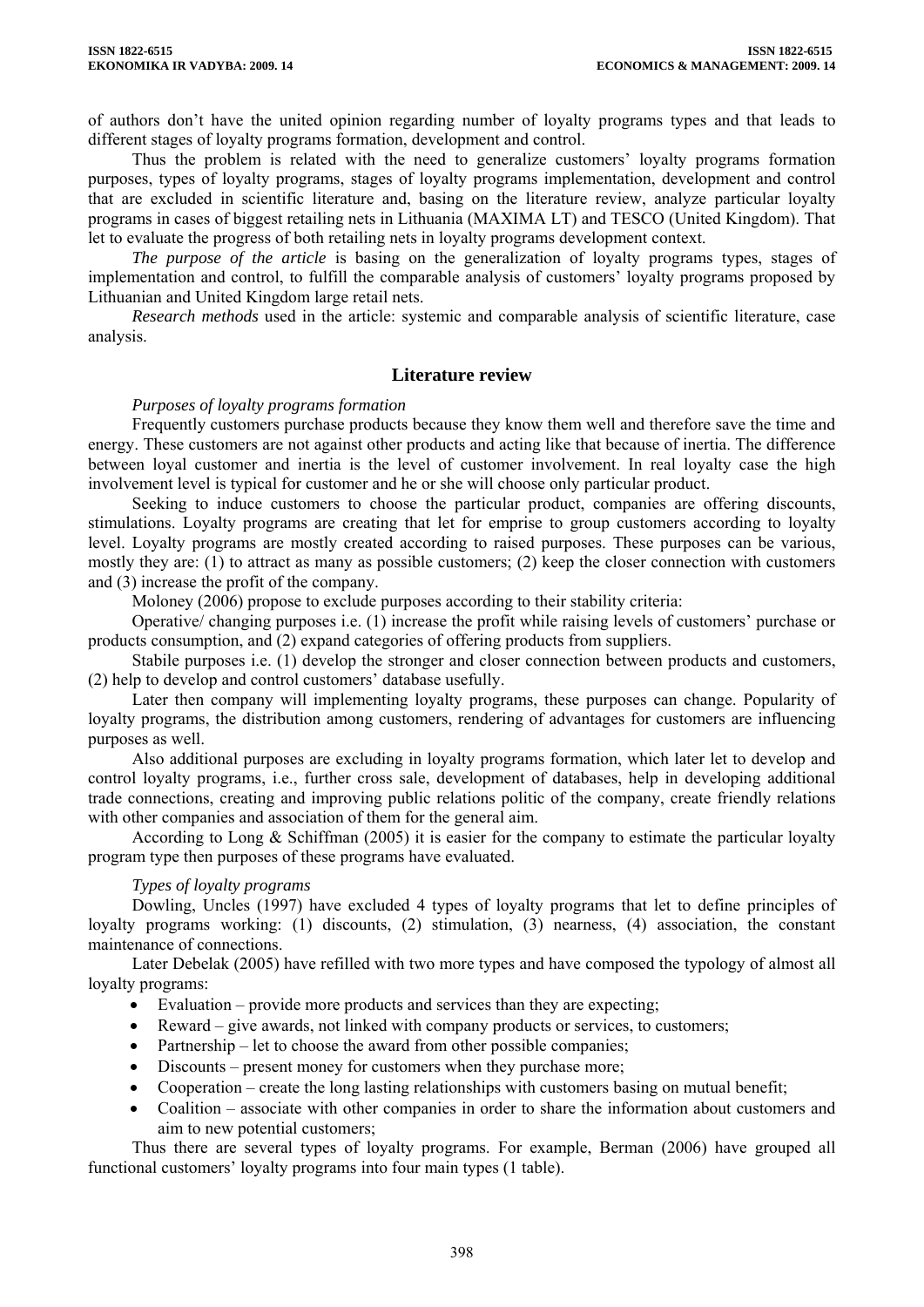| Programs types                     | Programs characteristics/advantages and shortages                                     |  |  |  |
|------------------------------------|---------------------------------------------------------------------------------------|--|--|--|
| <b>Type I</b> – Registered members | Membership is open for all customers.                                                 |  |  |  |
| get additional discounts           | Every member gets the same discount independent of the individual history of          |  |  |  |
|                                    | purchases.                                                                            |  |  |  |
|                                    | Companies don't use information related with customer name, residence place and       |  |  |  |
|                                    | purchases                                                                             |  |  |  |
|                                    | Any customer gets the estimated discount when presenting the membership card.         |  |  |  |
|                                    | Many programs are not able to attract big amounts of participants considering their   |  |  |  |
|                                    | simplicity. The simplicity of these programs related with quite easy registration of  |  |  |  |
|                                    | customers and the almost no concern regarding privacy. Still this type has enough     |  |  |  |
|                                    | shortages, i.e. these programs are not rewarding the loyal behavior, only members of  |  |  |  |
|                                    | cards and it is not stimulating the repeat purchase.                                  |  |  |  |
| <b>Type II</b> – Members are       | Membership is open for all customers.                                                 |  |  |  |
| rewarding with free products       | Company has not the database which could relate customers and their purchases.        |  |  |  |
| when they are purchasing the       | Customer is rewarding with free product in case if customer purchases the estimated   |  |  |  |
| estimated amount of products.      | amount for the full price. These programs are similar to quantitative discounts which |  |  |  |
|                                    | are based on the total amount of purchases products but not on the frequency of       |  |  |  |
|                                    | purchases. This type is frequently controlled by the customer. Customer has the       |  |  |  |
|                                    | own "account" of purchases (mostly in loyalty card form) which is scanned during      |  |  |  |
|                                    | every purchase. In time then the estimated amount of products have purchased the      |  |  |  |
|                                    | customer gets free product. These programs are quite simple but competitors can       |  |  |  |
|                                    | copy these programs as well.                                                          |  |  |  |
| Type III - Members get             | Companies are seeking to attract customers that they could spend as much as           |  |  |  |
| points depending on purchases      | possible money.                                                                       |  |  |  |
| amount                             | This type is based on customers past purchases. In this case, company is requiring    |  |  |  |
|                                    | the exact data of customers, which let to identify all purchases and know how many    |  |  |  |
|                                    | points the customer has. Sometimes these programs are stimulating customers to        |  |  |  |
|                                    | increase purchase or reward loyal customers. This type is oriented to the             |  |  |  |
|                                    | accumulation of points and also gives the individual offers, discounts basing on      |  |  |  |
|                                    | purchase history.                                                                     |  |  |  |
| Type IV-Members want to            | Members are grouped to segments and company knows their purchases history.            |  |  |  |
| get offers and discounts only      | Company needs the exact database which includes all demographical information         |  |  |  |
| for them                           | and purchases history.                                                                |  |  |  |
|                                    | These programs have a big influence for companies and are used widely in              |  |  |  |
|                                    | marketing strategy. Still there is one shortage that the implementation of this       |  |  |  |
|                                    |                                                                                       |  |  |  |
|                                    | program needs quite much time.                                                        |  |  |  |

**Table 1.** Types of loyalty programs (according to Berman, 2006)

Companies, which have choose the type IV, have to develop particular databases and be proficient in data gathering and managing the communication with customers and their rewarding program. The distribution of customers' information gives the benefit for company (Picture 1).



**Picture 1.** Benefits of customers databases (Berman, 2006)

The collected data about customers can be included into the available databases or can help to develop new services and marketing strategies. Companies are inclinable to use information about customers that could define target groups.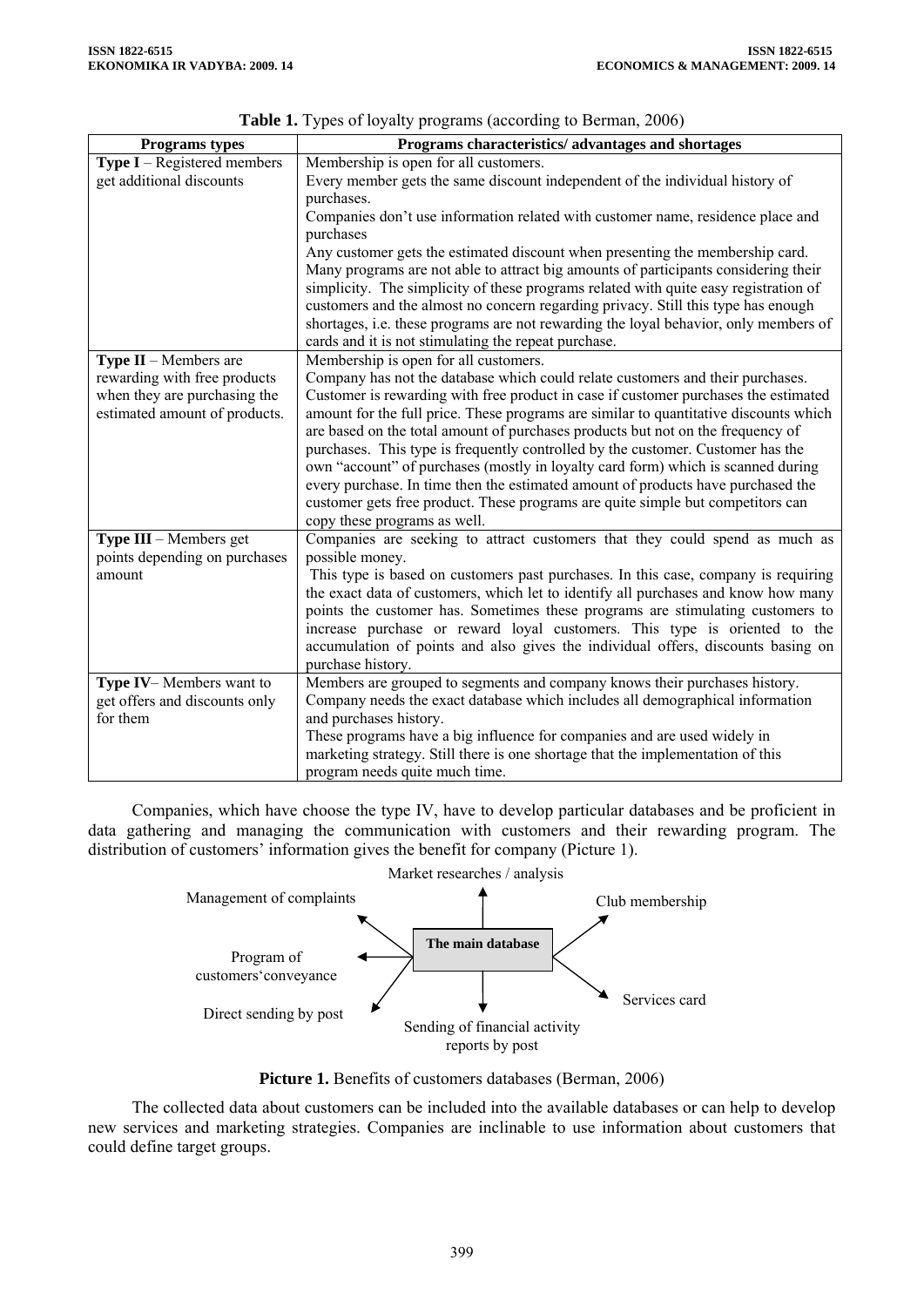## *Stages of effective loyalty program implementation, development and control*

Loyalty program formation goes through several stages – from target groups' estimation to success conception preparation. Bagdoniene & Jakstaite (2007) affirm that company should know what could be the success of the program and how to estimate it from the beginning of the loyalty program creation as its success depends on raised purposes.

Planning and implementation of loyalty program is quite complex process so it has to be evaluated, observed and organized properly. Berman (2006) has presented the successful process of loyal program (LP) implementation that includes 10 steps (Picture 2).



**Picture 2**. Process of loyalty program successful implementation (according to Berman, 2006)

Generalizing the opinion of Long & Schiffman (2005) and Oliver (1999), we can exclude these loyalty program decisions oriented to customers' interests: (1) estimation of exact customers segment, (2) analysis of customers' priorities, (3) analysis of customers' expectations, (4) maintenance of high level of customers' conveyance, (5) formation of customers' opinions, (6) personification of loyalty program means according to customers needs.

Researchers of loyalty programs (Dawkins, Reichheld, 1990; Moloney, 2006) presents several stages which should be controlled precisely by company then thinking about loyalty programs renewal and development: (1) analysis of current loyalty program, (2) identification of possible threats/weaknesses, (3) deeper and further analysis of customers expectations, (4) continual formation of customers opinions.

Seeking that implemented loyalty program will work successfully, the company must control this activity. Control should involve past, present and also future. Michaud (2000) excludes several aspects of successful loyalty programs creation and control that help to strive to satisfy customers: (1) creation of relations, (2) listening and demonstration of attention, (3) using of humor, (4) maintenance of positive relations, (5) behavior with clients as with family.

Reichheld (2001) presents proposals for active loyalty programs control that help to compete successfully in market and render attractive loyalty programs: (1) observation of current and new programs operation, (2) maintenance of positive relations with customers, (3) maintenance of high level of customers' conveyance, (4) ensuring of customers database safety.

Majority of customers repeat their purchases if loyalty programs are implementing properly. Thus in spite of possible success, companies must improve their relations with customer and estimate the link with every one of them. According to Dovaliene, & Virvilaite (2008), the main task of company is to do everything in order that the customer would return. Later the new perspectives should be proposed for the consumer which has returned to the company. Satisfaction of customer creates the real loyalty and at the same time long-term relations are creating and stimulating that leads to the profit of the company.

#### **Research method**

The method selected to evaluate loyalty programs was the case study. According to Yin (2002), a case study is one of several ways of doing [research](http://en.wikipedia.org/wiki/Research) whether it is [social science](http://en.wikipedia.org/wiki/Social_science) related or even [socially](http://en.wikipedia.org/wiki/Socially) related. It is an intensive study of a single group, incident, or community. Rather than using samples and following a rigid protocol to examine limited number of variables, case study methods involve an in-depth, longitudinal examination of a single instance or event: a case. They provide a systematic way of looking at events, collecting [data](http://en.wikipedia.org/wiki/Data), analyzing [information](http://en.wikipedia.org/wiki/Information), and reporting the results. As a result the researcher may gain a sharpened understanding of why the instance happened as it did, and what might become important to look at more extensively in future research.

Flyvbjerg (2006) affirm that when selecting a case for a case study, researchers often use informationoriented sampling. This is because the typical or average case is often not the richest in information. Extreme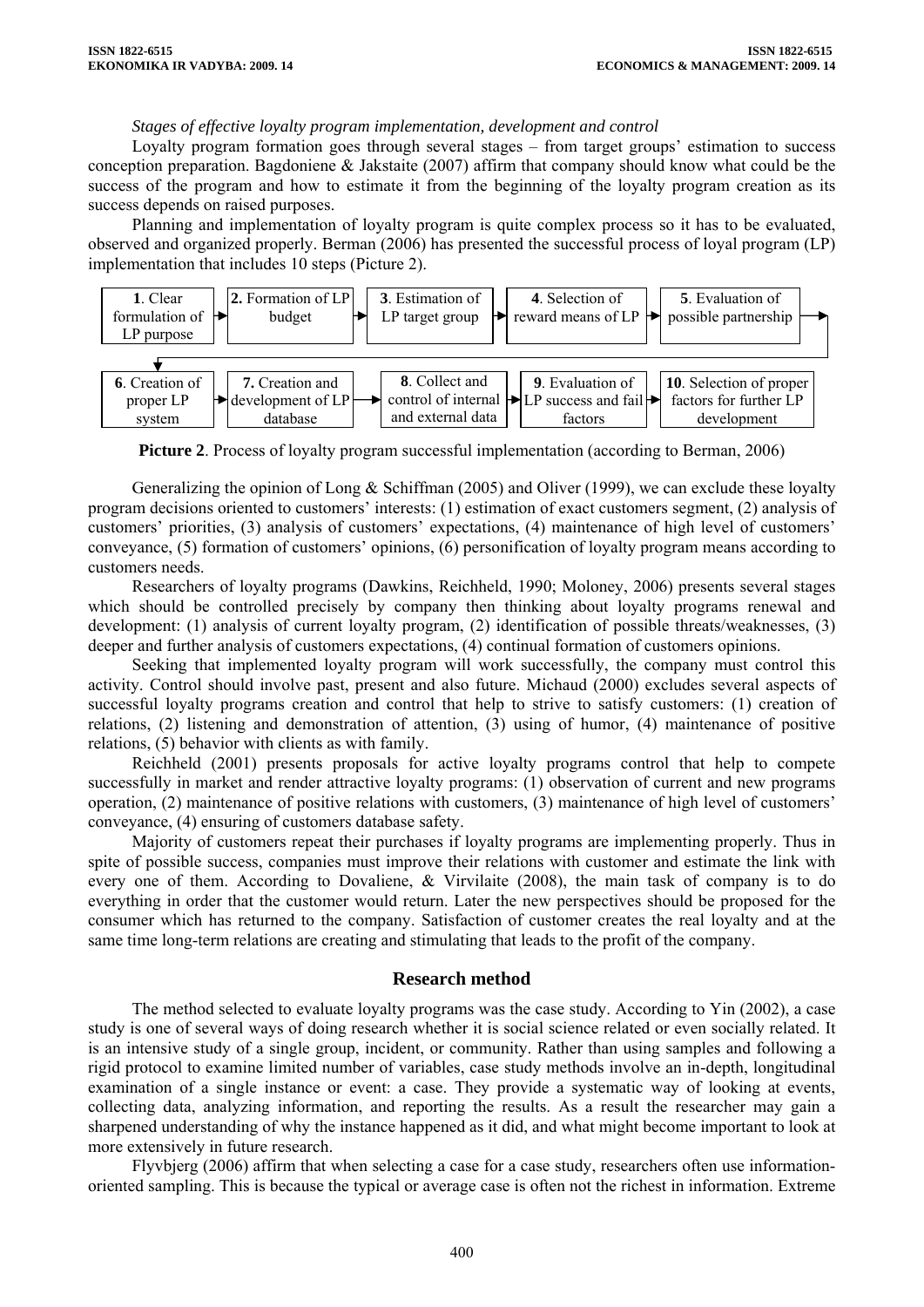or atypical cases reveal more information because they activate more basic mechanisms and more actors in the situation studied. That why for our case two big retailing nets in Lithuania and United Kingdom (UK) have been selected as the information about them is open and sufficient. Case study of both retailing nets "Maxima" and "Tesco" have been prepared basing on above literature review.

## **Findings**

## *Similarities and differences of loyalty programs in Lithuania and UK*

More and more loyalty programs have started in Lithuania lately. Still most of them became quite similar and less effective for customers. Managers and marketing departments of ones companies' are expecting that loyal cards and discounts will solve clients "attachment" tasks. Others want not to leave behind competitors and respond to fashion to spread cards (Matevičiūtė, 2006). While formatting customers' loyalty, marketing specialists have to take into account the constant change of customers' habits and needs that are changing in social, cultural and geographical aspects. While searching for most effective ways of attracting and maintenance of customers, companies should observe and analyze market continually; also innovation and creativity are very important.

The most advanced Lithuanian companies are creating new and constantly developing existing loyalty programs basing on local market changes and trends, and experiencing from best international companies practice. Lately the constant increase of loyalty programs number is noticed in Lithuania. Still there are cases that the created and implemented loyalty program not justifies expectations of company and customers in Lithuania. Then more and more often companies are basing on experience from international companies which have already implemented successful loyalty programs, evaluating mistakes, analyzing new possibilities and taking decisions regarding loyalty programs renewal.

Basing on Teng  $\&$  Laroche (2006) research results carried on in UK, customers are valuing these criteria most of all: (1) price – value (94 %), (2) quality of product (92 %), (3) service to customers (89 %).

The same criteria are dominated in Lithuanian market but they are distributing in different proportion among customers. Basing on RAIT research organization, loyalty among Lithuanian customers are distributing next: the biggest attention is given for the price of product, i.e. even 96 % of customers have excluded this criteria as the main, then the quality of product is following (87 %.). Service for customers is less important (71 %.). The price is the main criteria when choosing the product for Lithuanian customer. Still lately it noticed that customers are choosing more expensive and qualitative product more often.

The market of loyalty programs in UK is one the biggest in the world. This market can offer for customers many loyalty programs of various retailing nets. The first loyalty program that is operating on loyalty card principle has proposed by retailing net "Tesco". That has happened in 1995 cooperating with "Direct Marketing" agency.

## *Loyalty programs: "Tesco" case study*

"Tesco" – is the leader of UK retailing trade. Firstly it has sold only food products then developed the assortment with clothes, electronic appliance, financial, internet services and telecommunications services (Fisk, 2007).

*Analysis of competitors*. According to 2007 financial reports the profit of "Tesco" has reached 2,8 billion England pounds sterlings, turnover – 24 billions, sales – 51,8 billions. Comparing with other biggest competitors, i.e. "Asda", "Sainsbury's" and others, "Tesco" covers 30 % of all UK food retailing trade market. Also this trade market has branches in foreign countries. According to "Tesco" annual review products sold in foreign branches have reached 20 % of all sales in 2007.

*Purposes of loyalty programs.* While implementing its purposes, "Tesco" is upholding next values: "no - one tries harder for customers" and "treat people how we like to be treated" (Humby, Hunt & Phillips, 2007). "Tesco" club card which has presented in 1995, is the most successful retailing trade card in the world. "Tesco" has changed relations with customers. Today "Tesco" is not the one of the leaders of retailing trade in UK but also the successful net in the world which is developing the internet trade also.

This net is one the most growing financial services companies and also the most effective in using CRM (customer relationship management) in its activity. After summing results, it has emerged that "Tesco" has paid over 1 billion English pounds sterlings for customers in form of various discounts in latter several years. About 10 millions active customers own the card of "Tesco".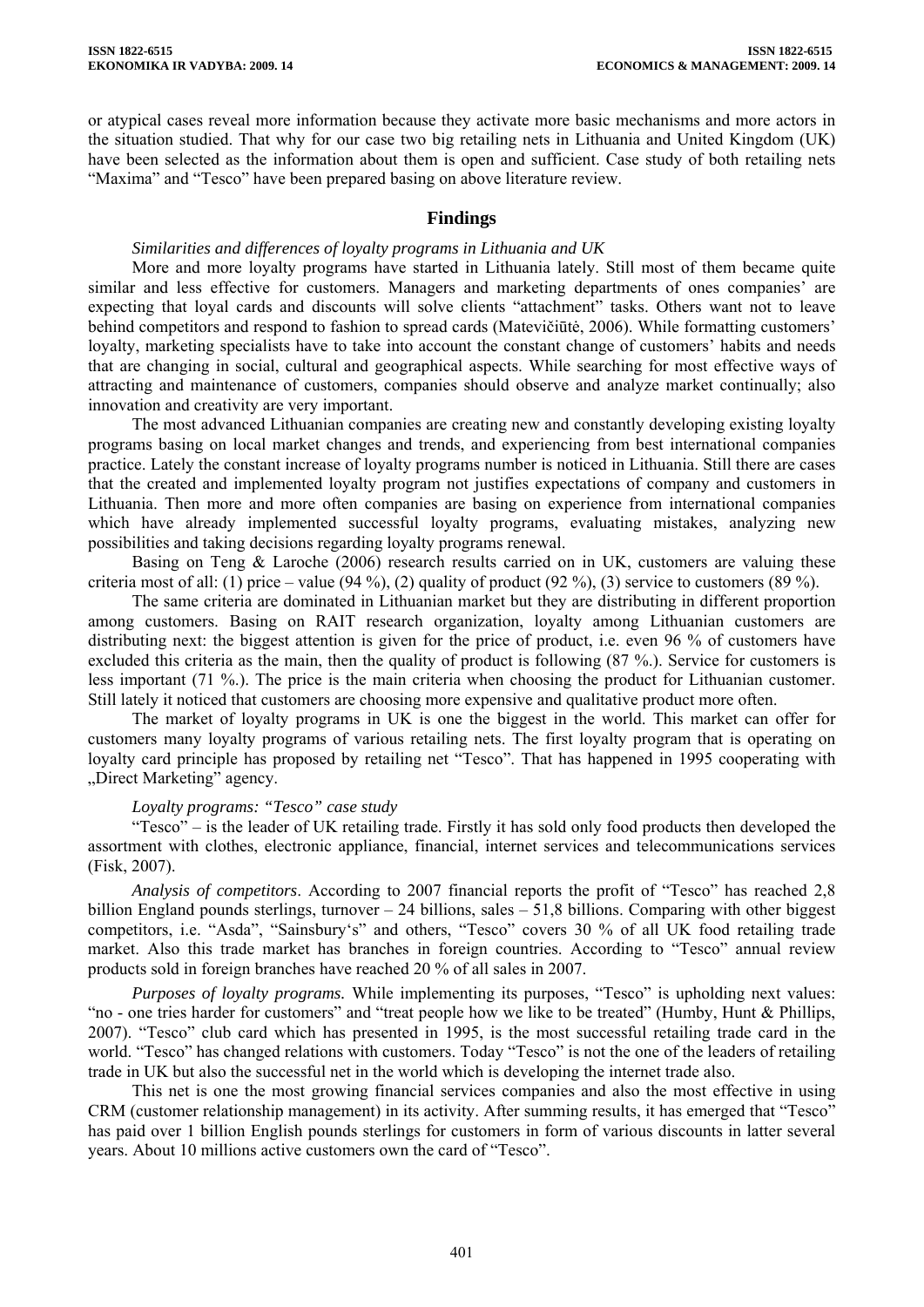*Types of loyalty programs.* Audit and financial consultation company "KPMG" has defined "Tesco" loyalty programs types and named them next:

- (1) "Pure" loyalty. That means that company is constantly strengthening relations with existing clients in order that could find out requirements of customers and have capabilities to present what they want;
- (2) "Pull" loyalty. This type indicates that "Tesco" is pulling customers while complementing and renewing its offers. For example, customers who purchase car care means, in the same time gets discount in particular petrol filling station. There are many of offers which are proposing "Buy one get one free" in UK and they are also attached to this type of loyalty;
- (3) "Push" loyalty. Here discounts for customers are offering if they using new canals of sales. "Tesco" delivers products for free, if client orders them by internet and give the individual number of "Tesco" Club card. Also client gets 5 % discount for all products if pays with credit card ("Tesco" and particular bank joint card).

Thus the biggest retailing trade net in UK is combining successfully all these loyalty programs types (Humby, Hunt & Phillips, 2007).

*Implementation*. "Tesco" Club cards are saving the history of the customer purchases. All "Tesco" customers get personal letters before every quarter of the year where are special offers for every customer individually. Customer gets min six various offers depending on the purchase history. Still if the customer is not regular, in any case he/she gets the discount. Here products, for which the discount will be offered, are harder to forecast. "Tesco" is trying to forecast which products the client will purchase the most regularly. According to these forecasts, the plan of discounts is prepared and the target offers send to customer's home.

Quite small marketing department, which has created the "Tesco" ClubCard, has observed one year the activity and success of first cards in fourteen from six hundred trade centers of "Tesco". In May, 1995 first steps of databases creation have started. Thus the new loyalty program has been implemented and it is existed almost 14 years. Creators of "Tesco" ClubCard are naming 7 aspects which have provided to the success of implemented program, i.e. *impulse, simplicity, control, interest on process, good preparation, ambitions, commitments* (Humby, Hunt & Phillips, 2007).

"Tesco" ClubCard is giving the "promise" for every new customer during the purchase. This "promise" is simple but provident. It states: "connect to "Tesco", "become the member of our brand, the long lasting intermediate", "open "Tesco" ClubCard account and more you will buy more benefit will get". This conception which is hiding in ClubCard loyalty contract is presented in Picture 3.



**Picture 3.** Conception within the contract of "Tesco" ClubCard with customers (Humby, Hunt & Phillips, 2007)

First 5 millions of "Tesco" customers have using the ClubCard very successfully while picking points in first period till May, 1995. That means that "Tesco" has committed to "pay" for customers about 14 millions English pounds in various coupons which customers can spend in "Tesco" trade centers purchasing various products. This number has growing constantly and in first quarter, 2006 has reached the sum of 80 millions of English pounds paid to customers.

"Tesco" always concerns the opinion of customer. It has created the Debates Club in internet website that customers could spread the information about various experiences in "Tesco" centers. With the help of this debate club, "Tesco" could analyze mistakes, make decisions and present new ideas for clients. That was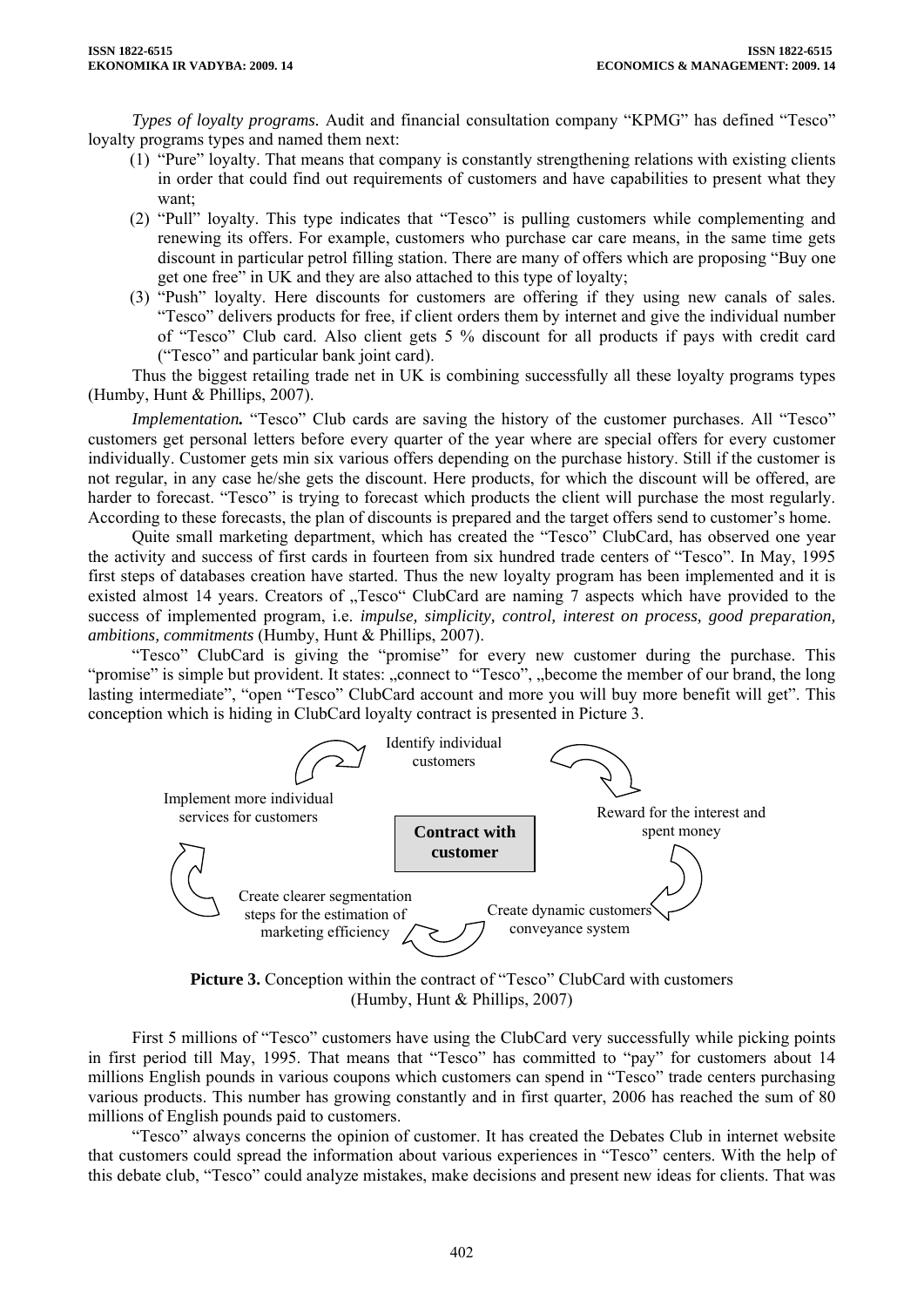really to the point because customers got what they wanted, i.e. offers, actions, etc. Constantly customers have participated in surveys, presented their offers and that let them to feel special customers because "Tesco" has listening to everyone. Considering the quicken time of life, "Tesco" has presented the healthy lifetime and feed principles in company website. This service later has became personal cause customer who has "Tesco" ClubCard and filling its number, indicating height and weight, can get information and advises on how to feed and what means should be taken in order to live healthy.

*Development.* In 1996 "Tesco" has started to create the new loyalty offer for customers basing on analysis of the previous success of the loyalty program. That were first steps of "Tesco" loyalty program development offering very successful idea of "Baby Club", when young parents (expecting of having babies) get the special attention and offers from "Tesco". After the evaluation of possible threats of existing and new loyalty programs, "Tesco" has proposed for customers "Kids Club", "Healthy Living Club" and "Tesco Food Club", which have been welcomed lately by customers [\(www.tesco.co.uk](http://www.tesco.co.uk/)).

"Tesco" has invented the new way how to attract more customers and increase the turnover. It has propose for customers possibility to accumulate air miles, i.e. why ClubCard loyalty card cant expand possibilities customers to travel? To change coupons of "Tesco" ClubCard to holydays, flights and other similar activity is simply as to go shopping.

*Control.* "Tesco" is observing constantly existing and new loyalty programs how programs are evaluated among customers and what can be improved. "Tesco" has risked during all loyalty programs existing period. Risk has reached millions of costs that possible could be distributed badly or even irrecoverable. Also "Tesco" has risked loosing a part of customers every time offering possibilities of joining new clubs. Still "Tesco" has evaluated every step several years, asking customers and clarifying important aspects (Humby, Hunt, & Phillips, 2007).

Financial services company "JP Morgan" has estimated eight fields which are distinguishing "Tesco" loyalty program from other competitors: (1) identify customers tendencies, (2) estimate right canals of information conveyance and communication, (3) offer more attractive actions for customers, (4) responsive actions against competitors, (5) estimate correct customers groups and segments, (6) power of negotiations, (7) cross sale, (8) choice of effective products layout.

## *Loyalty programs: "Maxima LT" case study*

"Maxima LT" has opened first three shops in 1992 in Vilnius, Lithuania. Currently "Maxima LT" is the biggest operator of retailing trade net in Baltic countries which has more than 400 shops in Lithuania, Latvia, Estonia and Bulgaria. Presently there are 231 "Maxima X", "Maxima XX" and "Maxima XXX" retailing centers in various Lithuanian big and smaller towns. The turnover of "Maxima LT" was 5,120 billions Litas per 2007.

*Analysis of competitors.* The competitors of retailing net "Maxima LT" can be named JSC "Palink" managed "IKI" retailing net, "Rimi" and JSC "Norfos mažmena". Some of these competitors are also rival ring in neighborhood countries.

In spite of that "Maxima LT" has the loyalty program "Ačiū" which has developed widely in Lithuania, the first proposed the loyalty program was "IKI" retailing net in the country. The first "IKI" loyalty program can be called the action "Dream worth You" in 2001-2002, during which "Ferrari" car and other prizes could be won.

While increasing the competition among companies, loyalty programs become very important instrument in this rivalry. Also companies which are using and improving databases with customers' information, get new possibilities to use information about customers purposively.

The first retailing net loyalty program has born from "Maxima LT" wholesalers' loyalty program which has been implemented in February, 2001. Later "Maxima LT" has produced loyalty card "Maxima/SEB/Senukai". This international card has been designed for those who want not only to pay, take cash but also lend sums from the bank. Also it is cooperating with other banks too (Swedbank, DnB Nord, Snoras).

*Purposes of loyalty programs.* The strategical purpose of "Maxima LT" is to deserve the loyalty of customers for the whole life. All the existing period "Maxima LT" has seeking to understand needs of customers thoroughly in order to propose as much as possible right offers and stimulate them to visit and shop in "Maxima LT" net shops as often as possible.

This purpose is implementing with the help of loyalty program "Ačiū" (before 2008 this card has called Maxima, the discount program - Maximum). Customers that have purchases these loyalty cards, are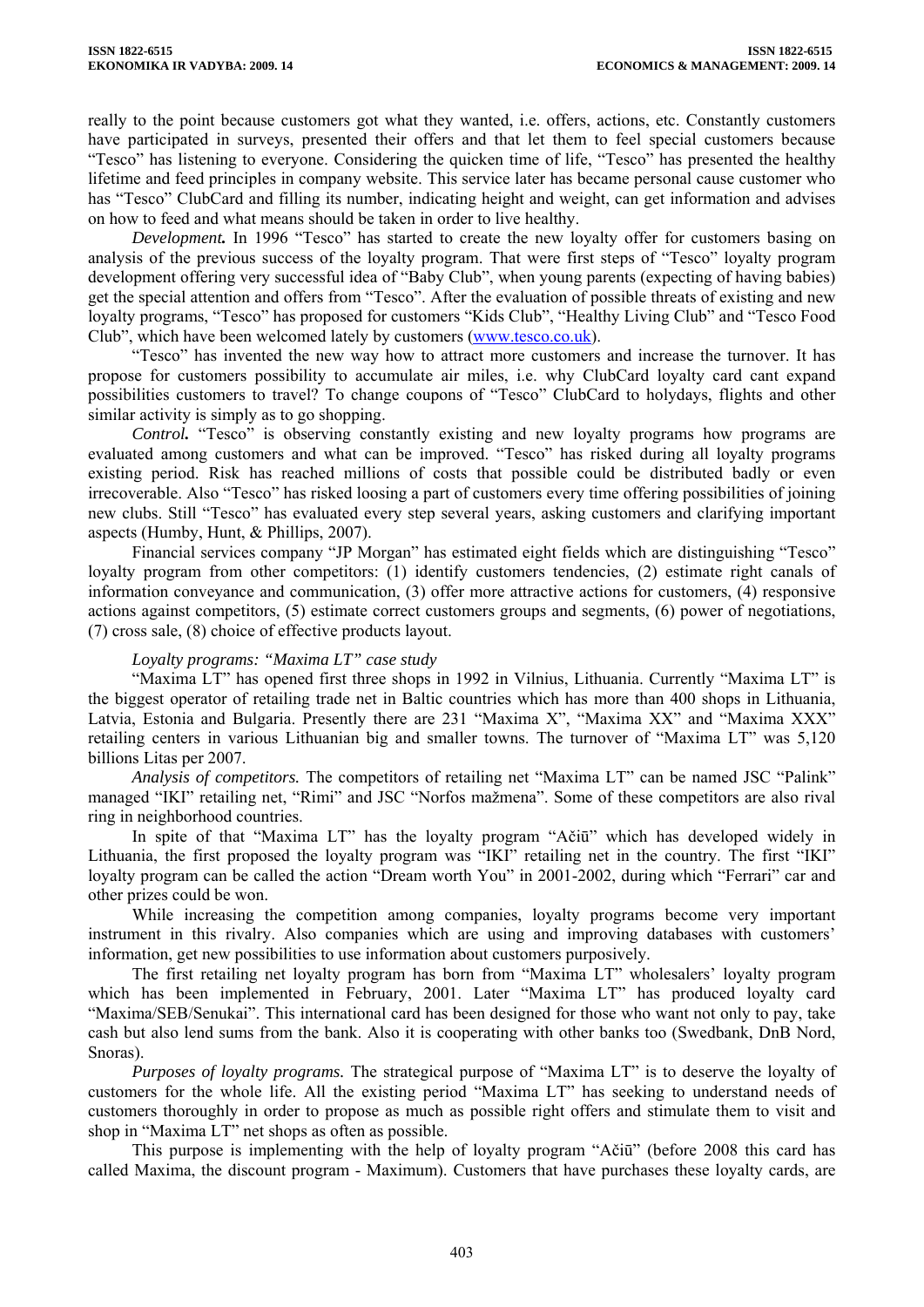participating in "Ačiū" discount program where points are accumulating from every purchase sum. These points are transferred to cards and converted to Litas in ratio 100 points = 1 Litas. Customer can spend this sum while buying products in "Maxima LT" shops, then the sum of purchase is 50 % of total sum. "Maxima LT" has several business partners which are proposing discounts for those who has "Ačiū" loyalty card. Also "Telemaxima" service is proposing for customers which is integrated into "Maxima LT" loyalty program. While buying in "Maxima LT", customer gets the coupon together and can refill the account of "Telemaxima" mobile telephone.

From 2008 "Maxima LT" has started to sell loyalty cards "Ačiū", which can be purchased in shops for 4,99 Lt. The main purpose of "Ačiū" loyalty program was the wish to identify the customer according to the magnetic loyalty card. The sum spend by customer is fixed in the card that let to propose offers according to customer's purchase history. Still those customers whose personal data are available or company get special personal discounts every quarter of the year.

*Types of loyalty programs.* Basing on Debelak (2005), we can affirm that "Maxima LT" and also "Tesco", belong to cooperation loyalty program type. Thus differently than "Tesco", which is emphasizing the evaluation of customers, "Maxima LT" is attaching the special attention to discount system for loyal customers. Basing on Berman (2006) typology, "Tesco" loyalty programs can be attached to II and IV types, "Maxima LT" is applied I and III loyalty program types.

*Implementation.* From 2002, when first "Maxima LT" loyalty programs have started, retailing net had to observe, improve and control them. The first step of implementation "clear formulation of loyalty program" has not been formulated clearly because earlier card with banks have started which purpose has not been disclosed clearly. Only later "Maxima LT" has presented the possibility for all customers to purchase the loyalty card which is not related with banks. The distribution of budget of loyalty programs, estimation of customers segments were clear and didn't raise troubles ("Maxima LT" internal data, 2007).

Still to estimate expectations of customers in Lithuania market was not easy because Lithuanian customers are quite sensitive for price. That why "Maxima LT" loyalty program is oriented to discounts while shopping this retailing net and presenting the card in the checkout.

Customers participating in "Maxima LT" loyalty program can stay anonymous if they afraid of the safety of their personal data. Thus customers who are requesting to be unknown will not be rewarded, i.e. for the birthday and presents - double portions of points.

*Development*. "Maxima LT" is studying existing loyalty programs and review coffers of competitors. While being the leader of the business, "Maxima LT" is active and open participant of community life. This retailing net has started to support several projects in Lithuania:

- (1) Development of kids and youth talents. "Maxima LT" promotes various projects in Lithuania, also in smaller towns, regions, districts.
- (2) Activity of local communities. "Maxima LT" is trying to be in places where bigger communities of habitants have formed. Supporting these communities, company is seeking to promote civil, social and cultural activity of local habitants.

Seeking to attract more customers, "Maxima LT" has started to establish customers clubs, which purpose is to increase knowledge and stimulate the purchase indirectly. Various informational articles are presented to customers in "Maxima LT" website where they are distributing into clubs. The most popular clubs are: (1) "Saleable TOP", (2) "Only for women", (3) "Health", (4) "Only for men", (5) "Home", (6) "Maxima culinary" [\(www.maxima.lt](http://www.maxima.lt/)).

*Control***.** "Maxima LT" is seeking to emphasize the quality of products, the high control level, the attractive price, the wide assortment of products. Thus currently the biggest retailing net in Lithuania and Baltic countries, "Maxima LT" is attaching the special attention to the evaluation of customers needs. "Maxima LT" is working in the development of databases that let to estimate which products are purchased by regular customers and which part of all expenses goes to products purchases repeatedly.

From the beginning of retailing net creation, the mission of this net was to strive for the maximum benefit for customers, satisfying their every day needs in right way. This mission is implementing fully because "Maxima LT" is the retailing net which take care of all customers, their needs and wants.

## *Generalization of "Tesco" and "Maxima LT" loyalty programs*

It can be concluded that two retailing nets "Tesco" and "Maxima LT" are differ in sales, turnovers, number of shops, etc.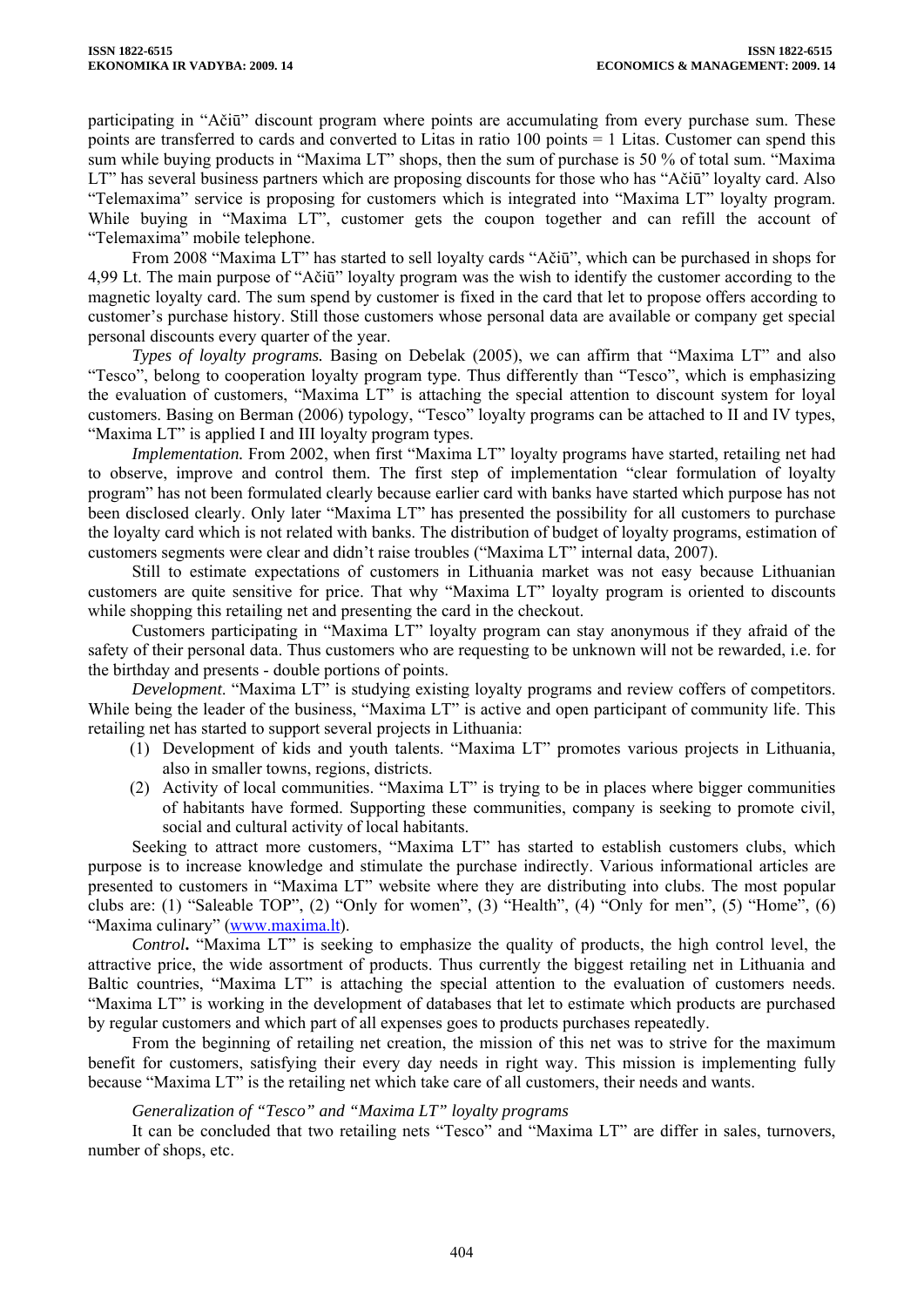| Comparison criteria         | "Tesco"                             | "Maxima LT"                         |  |
|-----------------------------|-------------------------------------|-------------------------------------|--|
| First shop                  | In $1956$                           | In 1992                             |  |
| Number of shops             | 3728 (in USA, Europe, Asia), from   | 439 (in Lithuania, Latvia, Estonia, |  |
|                             | this number $2,115$ (in UK)         | Bulgaria).                          |  |
| The main purpose of loyalty | "Create the value for customers and | "Deserve customers' loyalty for the |  |
| programs                    | deserve their loyalty for the whole | whole life"                         |  |
|                             | life"                               |                                     |  |
| Types of loyalty programs   |                                     |                                     |  |
| according to Debelak (2005) | Evaluation and cooperation          | Discounts and cooperation           |  |
| according to Berman (2006)  | II and IV types                     | I and III types                     |  |

|  |  |  |  | Table 2. Comparison of "Tesco" and "Maxima LT" loyalty programs, 2007 |  |
|--|--|--|--|-----------------------------------------------------------------------|--|
|--|--|--|--|-----------------------------------------------------------------------|--|

It is quite difficult to compare these two retailing nets because countries where these nets are acting are quite different; different approaches to loyalty programs have formed, also different factors of cultural, economical and political environment are affecting. In spite of made researches, that customer are mostly not loyal for one retailing net, still we can affirm that the benefit from loyalty programs are very significant for these nets.

While comparing these two retailing nets, we can state that loyalty programs are operating successfully. That can see from the part of turnover got from loyalty cards. Though comparing these nets, it can be seen that "Tesco" is taking care of customers more because customers get more benefit and choices than "Maxima LT" customers. "Maxima LT" let for customers to accumulate points - money which can be used in purchasing products with 50 % discount and trying to impellent coupons system.

| <b>Means</b>           | "Tesco"                                     | "Maxima LT"                                 |  |
|------------------------|---------------------------------------------|---------------------------------------------|--|
| Discounts in shops     | Yes                                         | Yes                                         |  |
| Price discounts basing | 1 point for 1 spend pound                   | Points are accumulated and transferred to   |  |
| on accumulated points  |                                             | Litas in ratio $100$ points $-1$ Lt         |  |
| Coupons                | At the end of quarter coupons are sent to   | From 2009 the coupons system has started    |  |
|                        | every customer basing on his/her purchases  |                                             |  |
| Customers clubs        | "Tesco Food Club"                           | "Saleable TOP"                              |  |
|                        | "Tesco Baby & Toddler Club"                 | "Only for women"                            |  |
|                        | "Tesco Wine Club"                           | "Health"                                    |  |
|                        | "Tesco Healthy Living Club"                 | "Only for men"                              |  |
|                        | "Tesco Clubcard (Every Little Helps)"       | "Home"                                      |  |
|                        |                                             | "Maxima culinary"                           |  |
| Entertainment          | Customers have possibility to exchange      | Games                                       |  |
|                        | coupons to travel, dinner at restaurant and | Actions                                     |  |
|                        | other entertainment                         |                                             |  |
| Threats of LP          | Problems with programs privacy              | Low level of customers commitment for       |  |
|                        |                                             | loyalty programs, programs privacy problems |  |

**Table 3.** Comparison of "Tesco" and "Maxima LT" loyalty programs means, 2008

In conclusion we can affirm that loyalty programs of retailing nets "Tesco" and "Maxima LT" are successful: target groups of customers have selected rightly, purposes have defined and the development of loyalty programs has considered.

## **Conclusions**

Last decade customers have proved that they are requesting more and more interesting loyalty programs. From these times loyalty programs have been created as many that customers have quite wide choice of them. Though needs of customers have been satisfied but they are not remaining loyal for one particular company. Strategies of loyalty programs can provide frames for new and existing programs that let to implement successful loyalty programs.

The theoretical backgrounds of the article and later case study is based on scientific discussions and researches, committed to loyalty programs, presented by Dowling & Uncles (1997), Dawkins (1997), Morgan, Crutchfield & Lacey (2000), Woolf (2001), Reichheld (2001), Sirdeshmukh, Singh & Sabol (2002), Berman (2006), Rust & Oliver (2000), Moloney (2006), etc.